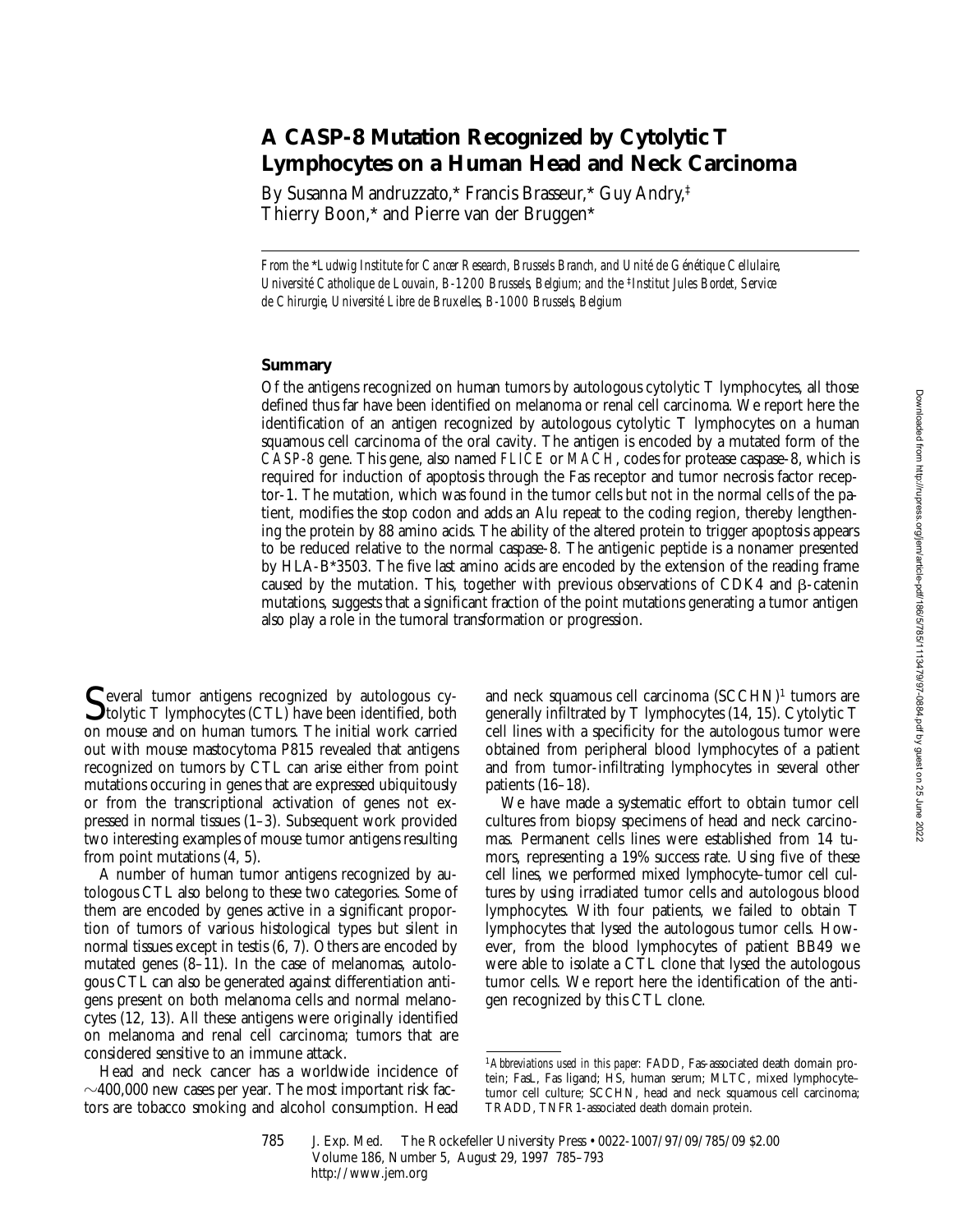### **Materials and Methods**

*Cell Lines.* Squamous cell carcinoma cell line BB49-SCCHN was adapted to culture from a tumor relapse resected from the floor of the oral cavity of patient BB49, a 70-yr-old Caucasian woman in stage IV  $(T_4N_0M_0)$ , who died as a result of tumor progression 4 mo later. The tumor cell line was transfected by the calcium phosphate precipitation method with expression vector pEFBOS (received from S. Nagata, Osaka Bioscience Inst., Osaka, Japan), containing the coding sequence for human costimulatory molecule B7-1 (CD80) and in which the gene conferring puromycin resistance was inserted by J.-C. Renauld (Ludwig Inst., Brussels, Belgium; 19). Transfectants were selected with 0.5  $\mu$ g/ ml of puromycin and cloned by limiting dilution. Clonal subline BB49-SCCHN.B7 was selected on the basis of a high expression of B7-1, as determined by cytofluorimetric analysis with mAb BB1 (Becton Dickinson, Mountain View, CA).

Culture media were supplemented with 10% FCS, and with l-arginine (116 mg/liter), l-asparagine (36 mg/liter), l-glutamine (216 mg/liter), streptomycin (0.1 mg/ml) and penicillin (200 U/ ml). COS-7 and 293-EBNA cells were grown in DMEM. Cell lines BB49-EBV, K562, and LG-2-EBV were grown in Iscove's medium. Cell lines BB49-SCCHN and BB49-SCCHN.B7 were grown in Iscove's medium supplemented with ACL-4 (20). All the cultures were maintained at  $37^{\circ}$ C and in 8% CO<sub>2</sub>.

*Stimulation of CTL.* Blood mononuclear cells (PBMC) from patient BB49 were isolated by density–gradient centrifugation on lymphoprep (Nycomed Pharma AS, Oslo, Norway) and cryopreserved at  $-80^{\circ}$ C in Iscove's medium supplemented with 10% human serum (HS) and 10% DMSO. We have verified by DNA fingerprinting that the BB49-SCCHN line was of the same genetic origin as the PBMC (21).

Autologous mixed lymphocyte–tumor cell culture (MLTC) was performed as follows:  $2 \times 10^6$  PBMC were stimulated with  $10^5$ irradiated (100 Gray from a cesium source) BB49-SCCHN.B7 cells in 2 ml of Iscove's medium supplemented with 10% HS and with asparagine, glutamine, and arginine as indicated above (hereafter referred to as complete Iscove's medium). 25 U/ml of IL-2 was added at day 3. On days 7 and 15, the responder lymphocytes were restimulated with 105 irradiated BB49-SCCHN.B7 cells, in the presence of 25 U/ml of IL-2. On day 21, the responder cells were separated into  $CD8<sup>+</sup>$  and  $CD8<sup>-</sup>$ . In brief, the cells were labeled with anti-human CD8 mAb coupled to magnetic microbeads (Miltenyi Biotec GmbH, Germany). CD8<sup>+</sup> cells were separated by passage through a Mini-MACS separation column.  $3 \times 10^5$  CD8<sup>+</sup> lymphocytes were then restimulated with  $5 \times 10^4$  irradiated BB49-SCCHN.B7 cells and 10<sup>6</sup> irradiated (30 Gray)  $CD8^-$  cells, in the presence of 25 U/ml of IL-2. On day 28, the responder cells were cloned by limiting dilution. Each microwell contained  $6 \times 10^3$  irradiated tumor cells,  $2 \times 10^4$  irradiated LG-2-EBV cells, and 7,500 irradiated  $CD8^-$  cells as feeder cells, in 100  $\mu$ l of complete Iscove's medium supplemented with 50 U/ml of IL-2 and 5 U/ml of IL-4. The CTL clones were maintained by passaging weekly  $5 \times 10^5$  CTL with 10<sup>5</sup> irradiated BB49-SCCHN.B7 cells pretreated for 72 h with 100 U/ml of IFN- $\gamma$ , in 2 ml of complete Iscove's medium containing 50 U/ ml of IL-2,  $0.8 \times 10^6$  irradiated LG-2-EBV cells and  $1.5 \times 10^6$ allogeneic irradiated PBMC.

*Lysis Test and TNF Assay.* The BB49-SCCHN target cells used in the 51Cr release assay were pretreated for 72 h with 100 U/ml of IFN- $\gamma$  and the test was performed as previously described (22). Target cells were also tested for their ability to stimulate the production of TNF by the CTL. In brief, 1,500 CTL

were added in flat-bottomed microwells containing 10<sup>4</sup> target cells, in a total volume of  $100 \mu l$  of Iscove's complete medium containing 25 U/ml of IL-2. After 4 or 24 h, the supernatant was collected and its TNF content was determined by testing its cytotoxic effect on cells of WEHI-164 clone 13 (23) in a MTT colorimetric assay (24, 25). Inhibition with mAbs W6/32 (anti-HLA class I), B1.23.2 (anti-HLA-B,C), BB7-2 (anti-HLA-A2), or 2B6 (anti-HLA-DR) was performed by addition of a 1/20 dilution of ascites during the experiment.

*Construction and Transfection of the cDNA Library.* Poly(A)<sup>+</sup> RNA was extracted from BB49-SCCHN cells using the FasTrack mRNA extraction kit (Invitrogen Corporation, San Diego, CA). mRNA was converted to cDNA with the Superscript Choice System (GIBCO BRL, Gaithersburg, MD) using an oligo-dT primer containing a NotI site at its  $5'$  end. cDNA were then ligated to BstXI adaptors and digested with NotI. After size fractionation, the cDNA were unidirectionally cloned into the BstXI and NotI sites of plasmid pcDNAI/Amp (Invitrogen BV, Leek, The Netherlands). Recombinant plasmids were electroporated into *Escherichia coli* DH5 $\alpha$  F<sup>'</sup>IQ and the transfectants were selected with 50  $\mu$ g/ml of ampicillin. The recombinant library was divided into pools of about 100 cDNA clones. Each pool of bacteria was amplified to saturation and plasmid DNA was extracted using the QIAprep 8 plasmid kit (Qiagen GmbH, Hipden, Germany).

Transfection experiments were performed by the DEAE–dextran–chloroquine method (26, 27). In brief,  $1.5 \times 10^4$  COS-7 cells were transfected with about 100 ng of plasmid DNA of a pool of the cDNA library and 50 ng of plasmid pcDNA3 containing an HLA-B\*3501 cDNA obtained from the RNA of patient LB1047.

*Isolation of a cDNA Coding for the Autologous HLA-B35 Molecule.* Using RT-PCR, we amplified the HLA-B\*3503 coding sequence from RNA of EBV-transformed B cells of patient BB49. Primers 5'-CGG GAT CCG CCG AGA TGC GGG TCA C-3' and 5'-ACT GCC CGA ATT CTC TCA GTC CCT CAC AAG GCA GCT GTC-3', which are able to bind to most HLA-B sequences, were used as sense and antisense primers. The PCR was carried out for 35 cycles of 1 min at  $94^{\circ}$ C, 5 s at  $59^{\circ}$ C, and 5 min at  $75^{\circ}$ C, using the Pfu DNA polymerase (Stratagene GmbH, Heidelberg, Germany). The PCR product was then cloned into expression vector pcDNA3 (Invitrogen BV) and the sequence was verified.

*DNA Sequence Analysis.* The double-stranded plasmid template was sequenced on the sense and antisense strands by the dideoxy-chain termination method (Thermosequenase<sup>TM</sup> cycle sequencing kit; Amersham, Buckinghamshire, UK). The computer search for sequence homology was performed using the program that is available at blast@ncbi.nlm.nih.gov. Sequence alignments were performed with Geneworks® software (Intelligenetics, Mountain View, CA).

*Production of Progressive Deletions in cDNA 668.* To generate progressive deletions from the 3' end of cDNA 668, and thereby obtain a large number of truncated cDNA clones, we used the Erasea-base System (Promega, Madison, WI) as described (28, 29).

*Antigenic Peptides and CTL Assay.* Peptides were synthesized on solid phase using F-moc for transient  $NH<sub>2</sub>$ -terminal protection as described (30) and were characterized using mass spectrometry. All peptides were  $>80\%$  pure, as indicated by analytical HPLC. Lyophilized peptides were dissolved at 20 mg/ml in DMSO, diluted at 2 mg/ml in 10 mM acetic acid, and stored at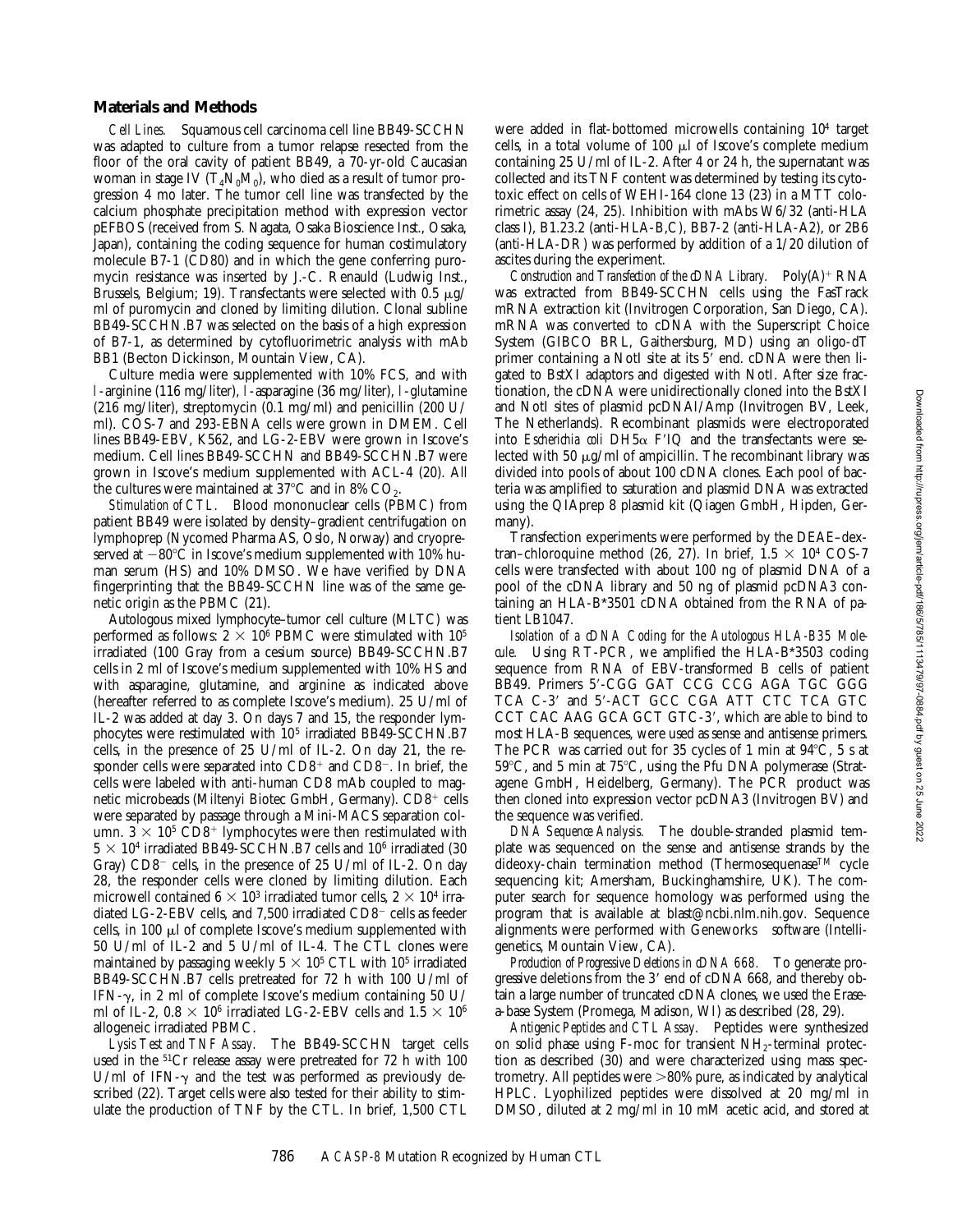$-20^{\circ}$ C. Peptides were tested in chromium release assays where 1,000 51Cr-labeled target cells were incubated for 30 min at room temperature in 96-well microplates with various concentrations of peptide, before adding an equal volume containing 10,000 CTL 121 and 50,000 unlabeled K562. The indicated concentrations of peptide represent the final concentrations during the incubation of the target cells with the CTL. The assay was terminated after 4 h of incubation at 37°C.

*Site-directed Mutagenesis.* In vitro site-directed mutagenesis was performed on cDNA 668 cloned into expression vector pcDNAI/ Amp with the Chameleon<sup>™</sup> Double-stranded, Site-directed Mutagenesis Kit (Stratagene GmbH, Germany) using the selection primer 5'-CTT GTC TTC CCT TCT GAT TGA TGG TGC TAT TTT G-3'. The coding sequence of mutant cDNA clone 668-wt was verified.

*Cell Death Assays.* In each microwell, 50,000 293-EBNA cells were transiently transfected with  $1 \mu l$  of lipofectAMINE (GIBCO BRL), 40 ng of pcDNA3– $\beta$ -galactosidase, and 120 ng of the pcDNAI/Amp constructs containing either cDNA clone 668 or 668-wt in a final volume of 50  $\mu$ l of OPTIMEM (GIBCO BRL). The experiment was performed in triplicate in two different microplates. After 18 h, cells were fixed in one plate and stained with X-gal (31). The data shown are the percentage of blue apoptotic cells among the 300 blue cells that were counted. In the other plate, the extent of cell death was counted using the Cell Death Detection PlusTM ELISA kit (Boehringer Mannheim; Indianapolis, IN). 20  $\mu$ l of the supernatant of the cell culture (one tenth of total volume) was analyzed. Nucleosomes that are present in the supernatant of the transfected cells are purified by a histone-specific antibody and detected photometrically with an anti-DNA antibody coupled to peroxidase.

#### **Results**

*A CTL Clone Against a Head and Neck Carcinoma.* Cell line BB49-SCCHN (referred to below as CHN) was derived from a large squamous cell carcinoma resected from the oral cavity of patient BB49. After irradiation, these cells were used to stimulate either blood mononuclear cells or



#### **TARGETS**

Figure 1. Specific lysis of the autologous tumor cells by CTL 121. Squamous cell carcinoma line of patient BB49 (BB49-SCCHN), autologous EBV-transformed B cell line (BB49-EBV), and autologous PHAtreated blood lymphocytes (BB49-PBL) were used as <sup>51</sup>Cr-labeled target cells in the presence of a 50-fold excess of unlabeled K562. Chromium release was measured after 4 h.

**Figure 2.** Recognition of BB49-SCCHN by CTL 121 is inhibited by anti-HLA-B,C mAb. 1,500 CTL were incubated with 20,000 BB49- SCCHN in microwells for 4 h without mAb (*medium*) or in the presence of either mAb W6/32 (*anti*-*HLA*–*class I*), B1.23.2 (*anti-HLA-B,C*), BB7- 2 (*anti-HLA-A2*), or 2B6 (*anti*-*HLA*-*DR*). TNF production was estimated by testing the toxicity of the supernatant for TNF-sensitive WEHI-164.13 cells.

purified  $CD8<sup>+</sup>$  T cells collected from patient BB49, but no lytic responder T cells were produced. To improve their stimulatory capacity, CHN cells were transfected with a cDNA encoding costimulatory molecule B7-1. The transfectants were cloned by limiting dilution, and clonal line CHN.B7 was selected for further work on the basis of its high expression of B7-1.

Irradiated cells were used to stimulate autologous blood mononuclear cells. After restimulation with the CHN.B7 cells on days 7 and 15, the responder population was found on day 21 to exert low lytic activity on the CHN cells. The  $CD8^+$  T cells, which represented less than 5% of the responder population, were sorted and restimulated with CHN.B7. 1 wk later, the responder population efficiently lysed the CHN cells. It was cloned by limiting dilution, and the stable  $CD8<sup>+</sup>$  CTL clone 121 was obtained. The CTL lysed the autologous tumor cells but did not lyse an autologous EBV-transformed B cell line (BB49-EBV) or autologous PHA-treated blood lymphocytes (Fig. 1).

Patient BB49 was typed HLA-A2, -A11, -B35, -B62, -Cw01, -Cw04. CTL clone 121 secreted TNF upon stimulation with the autologous tumor cells, and TNF release was inhibited by a mAb recognizing HLA-B and HLA-C molecules. This indicates that the antigen recognized by CTL 121 is presented by HLA-B35, -B62, -Cw01, or -Cw04 (Fig. 2).

*A cDNA Coding for the Antigen Recognized by CTL 121.* To identify the gene coding for the antigen, we used a genetic approach involving the transfection of a cDNA library into simian cell line COS-7, together with the sequence coding for the HLA presenting molecule (26, 27). In this method, the cDNA library is prepared in an expression vector that contains an origin of replication of SV40, resulting in considerable episomal multiplication of the transfected plasmids in COS-7 cells and therefore in high expression of transfected genes. The transfected COS-7 cells that have integrated the sequence coding for the antigen are then identified on the basis of their ability to stimulate the production of TNF by the CTL.

Not knowing which of the B35, B62, Cw01, and Cw04 was the HLA presenting molecule, we started the screening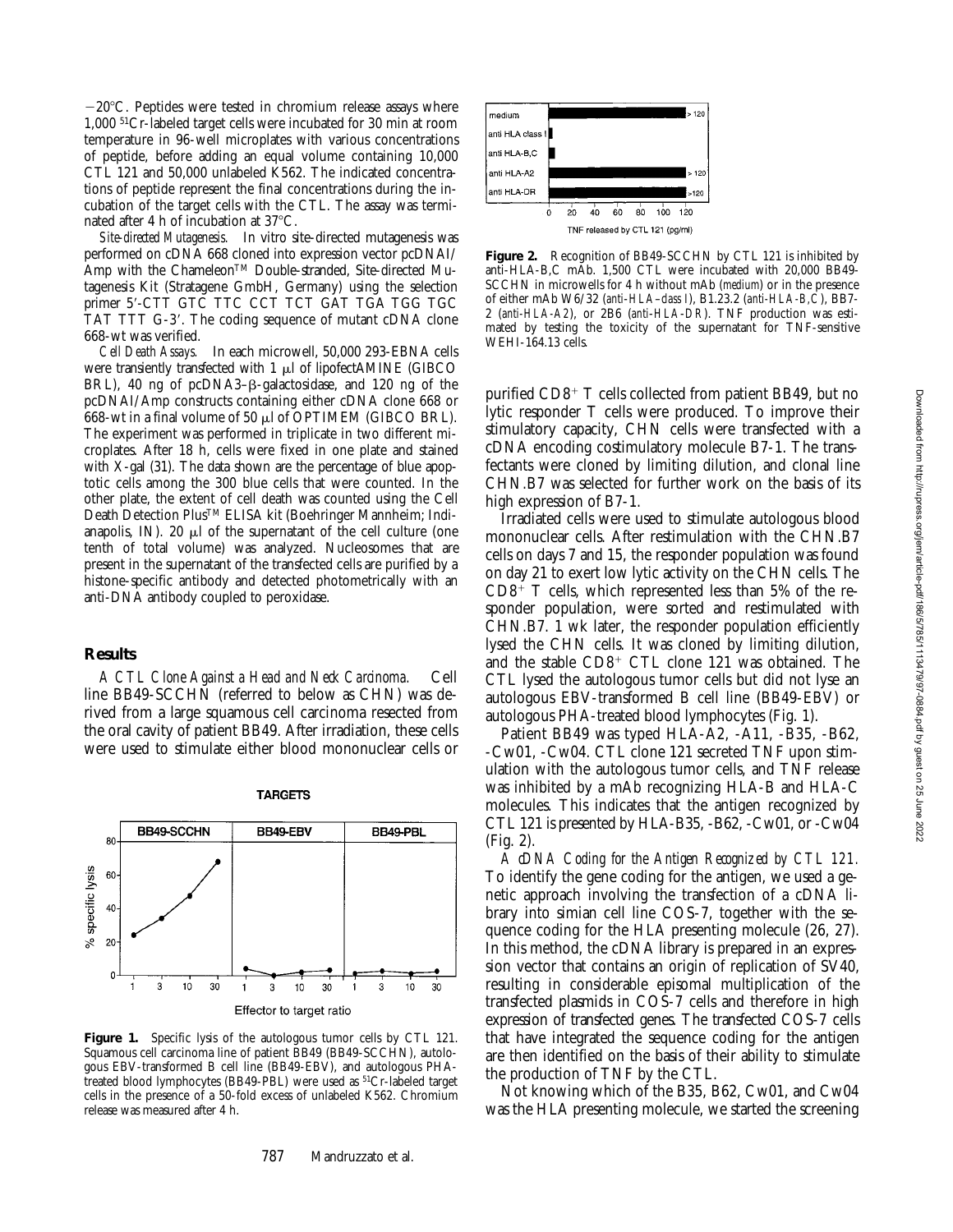

Figure 3. Stimulation of CTL 121 by COS-7 cells transiently cotransfected with cDNA clone 668 and with a sequence encoding an HLA-B35 molecule. 1,500 CTL were added into microwells containing 10,000 BB49-SCCHN or 20,000 transfected COS-7 cells. The production of TNF was measured after 24 h of coculture by testing the toxicity of the supernatants for the TNF-sensitive WEHI-164.13 cells. (*A*) COS-7 cells were cotransfected with cDNA 668 and a cDNA coding for HLA-B35 obtained from the RNA of patient LB1047. The autologous BB49- SCCHN cells were used as a positive control for stimulation. COS-7 cells, cotransfected with HLA-B35 and nonrelevant cDNA clone F10, were used as a negative control. (*B*) COS-7 cells were cotransfected with cDNA 668 and either a cDNA coding for the autologous HLA-B\*3503 molecule or with a cDNA coding for the allogeneic HLA-B\*3501 molecule. Stimulator cells included the autologous BB49-SCCHN cells as a positive control and COS-7 cells transfected with either cDNA 668, the HLA-B\*3503 cDNA, or the HLA-B\*3501 cDNA alone as negative controls.

of the library with a cDNA encoding HLA-B35 obtained from the RNA of patient LB1047. The cDNA library was prepared with RNA from the CHN cells into expression vector pcDNAI/Amp. The library was divided into pools of 100 recombinant clones and DNA from each pool was cotransfected into microcultures of COS-7 cells with the HLA-B35 coding sequence. 48 h later, the transfected microcultures were screened for the expression of the antigen by adding CTL 121 in the microwells and by measuring TNF production after 24 h of coculture. Of the 800 cDNA pools that were tested, four proved positive when cotransfected with HLA-B35. By subcloning the bacteria of the first positive pool, and by repeating the transfection and screening procedures outlined above with individual plasmids, we obtained several clones that transferred the expression of the antigen. The result obtained with representative cDNA clone 668 is shown in Fig. 3 *A.*

Sixteen alleles of the HLA-B35 gene have been described (32). Therefore, we set out to confirm these results by cotransfecting COS-7 cells with cDNA clone 668 and the sequence coding for the autologous HLA-B35 molecule. Using primers specific for most HLA-B sequences, a RT-PCR product was obtained from the RNA of BB49- EBV and cloned into expression vector pcDNA3. Sequencing indicated that the autologous allele was B\*3503, whereas the B35 allele that we had used for the transfection of the cDNA library was B\*3501. When COS-7 cells were transfected with cDNA 668 together with the autologous HLA-B\*3503 cDNA, the transfectants also stimulated the production of TNF by CTL 121 (Fig. 3 *B*).

Bacteria of the three other positive pools were also subcloned and individual plasmid DNA were screened using the transfection procedure described above. In each of these three pools, we identified several clones that stimulated the production of TNF by CTL 121 when transfected into COS-7 cells together with the HLA-B\*3501 cDNA. However, when transfected together with the autologous HLA-B\*3503 cDNA, these clones were unable to stimulate CTL 121 (data not shown), indicating that the corresponding genes do not code for the antigen recognized on the autologous HLA-B\*3503 tumor.

*Identification of the Antigenic Peptide.* cDNA 668 is 2647 bp long. To identify the region encoding the peptide presented to CTL 121, exonuclease III was used to generate progressive deletions from the 3' end of the cDNA. A large number of truncated cDNA clones were cotransfected into COS-7 cells together with the HLA-B\*3503 cDNA to test their ability to code for the antigen. Sequence comparison of the longest negative cDNA clone (nucleotides 1–1,446) with the shortest positive clone (nucleotides 1–1,600) indicated that the COOH-terminus of the antigenic peptide had to be encoded between nucleotides 1,446 and 1,600. In this region of the putative protein, we searched for peptides bearing the HLA-B35 binding motif, i.e., Pro in position 2, and Tyr or hydrophobic residues at the COOH terminus of the peptide (33, 34). Two peptides corresponding to this motif were identified, namely nonapeptide FPSD-SWCYF (amino acids 476–484) and octapeptide FPSD-SWCY (amino acids 476–483). They were synthesized and



**Figure 4.** Lysis by CTL 121 of autologous EBV-transformed B cell line (BB49-EBV) incubated with synthetic peptide FPSDSWCYF. 1,000 chromium-labeled BB49-EBV cells were incubated at room temperature for 30 min with the indicated peptides at various concentrations, before adding an equal volume containing 10,000 CTL 121 and 50,000 unlabeled K562. Chromium release was measured after 4 h.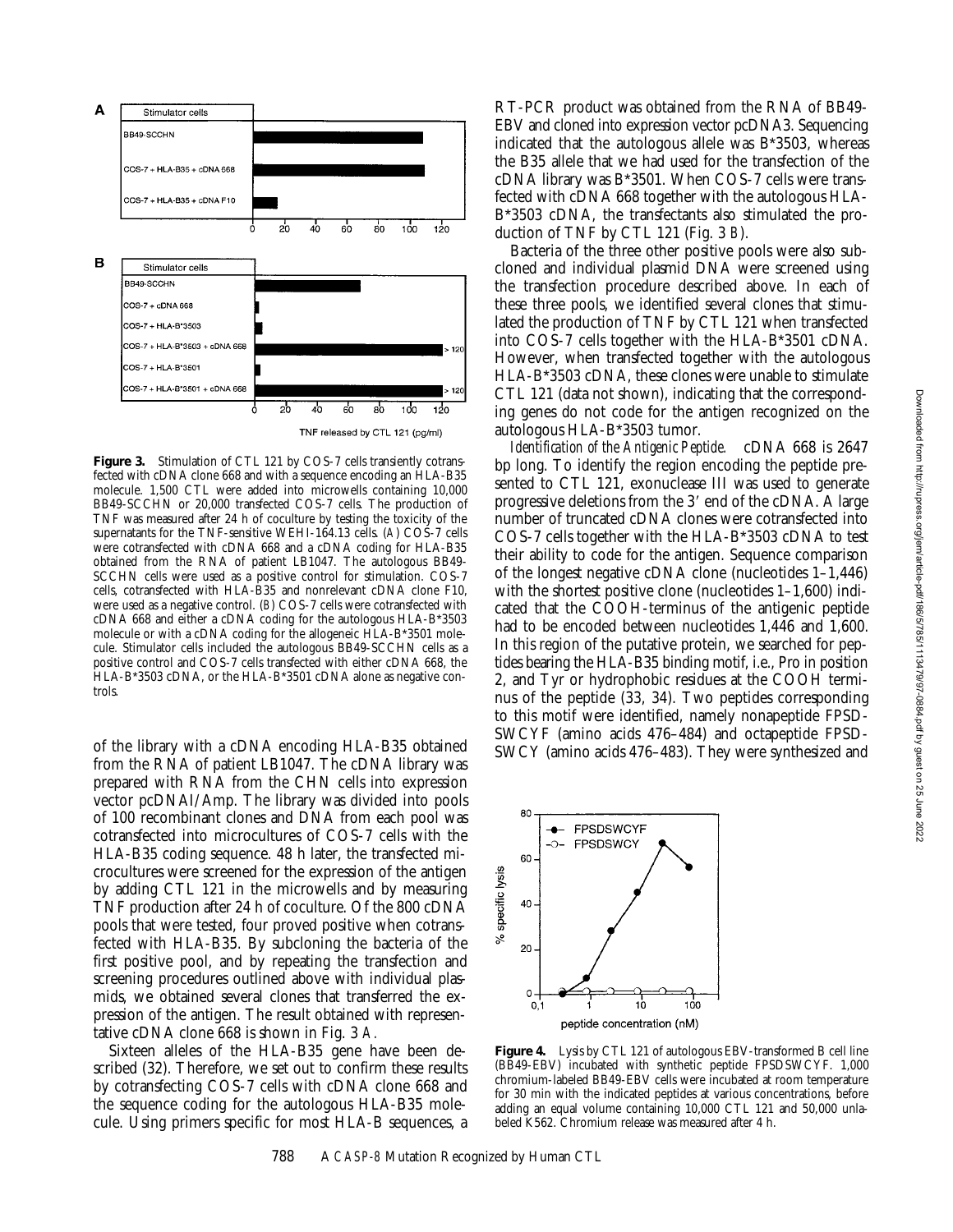**Figure 5.** Sequence of the open reading frame and of the putative protein encoded by cDNA 668. The nucleotides are numbered starting from nucleotide 70 of the cDNA 668. The translated Alu sequences are underlined. The sequence corresponding to the peptide recognized by CTL 121 is boxed. For  $MACH\alpha1$  and *FLICE*, only the stop codon TGA and the differences in nucleotides are indicated. There are two single nucleotide differences with *FLICE* (This sequence data is available from EMBL/GenBank/DDBJ under accession number U58143), giving rise to two different amino acids, and a single conservative difference with *MACH*a1 (This sequence data is available EMBL/GenBank/DDBJ under accession number X98172). The 5'-untranslated region of cDNA 668 is identical to that of *MACH*a2. Therefore, compared with the cDNA sequences of *CASP-8* already described, cDNA 668 is representative of a new type of transcript.

tested for recognition. Only nonapeptide FPSDSWCYF sensitized BB49-EBV to lysis by CTL 121. Half-maximal lysis was obtained with only 3 nM of peptide (Fig. 4).

It is worthy to note that, in addition to CTL 121, we have derived from another blood sample of patient BB49 a second CTL clone recognizing the same antigenic peptide. These two clones express the same TCRBV14S1 and the sequence of the joining region is identical (data not shown).

*The Antigenic Peptide Is Encoded by a Mutated CASP-8 Gene.* Recently, two groups reported the identification of a new gene named *FLICE* or *MACH* (35, 36). This new gene was more recently renamed *CASP-8* and the encoded protein, caspase-8 (37). Caspase-8 is required for induction of apoptosis through the Fas and TNFR1 receptors. cDNA clone 668 is almost identical to the coding sequence of *FLICE* or the  $\alpha$ 1 splice variant of *MACH*. In the region encoding the antigenic peptide, we found a cytosine (C) at position 1508 in cDNA 668 instead of the guanine (G) present in both *FLICE* and  $MACHa1$  (Fig. 5). This led us to consider the possibility that a tumor-specific point mutation in this gene might be responsible for the expression of the antigen recognized by CTL 121. To compare the *CASP-8* sequences in tumor cells and in normal cells of patient BB49, a DNA fragment corresponding to nucleotides 683–1,530 in cDNA 668 was amplified by PCR from genomic DNA of tumor cell line CHN, autologous PHA-

treated blood lymphocytes, or BB49-EBV. Direct sequencing of the PCR products revealed that tumor DNA contained both a G and a C at position 1508, whereas DNA from both types of blood cells contained only a G (Fig. 6



Figure 6. Autoradiography showing the sequence ladder in the region coding for the antigenic peptide in the squamous cell carcinoma line of patient BB49 (BB49-SCCHN), autologous PHA-treated blood lymphocytes (BB49-PBL), autologous EBV-transformed B cell line (BB49-EBV), and the tumor sample resected from patient BB49. (*A*) PCR products were obtained by amplification with specific primers on genomic DNA. (*B*) The RT-PCR product was obtained by amplification with specific primers on RNA extracted from the tumor mass resected from patient BB49. The PCR fragments were purified and directly sequenced. The arrow indicates the mutation  $G$  to  $\tilde{C}$  in one of the alleles.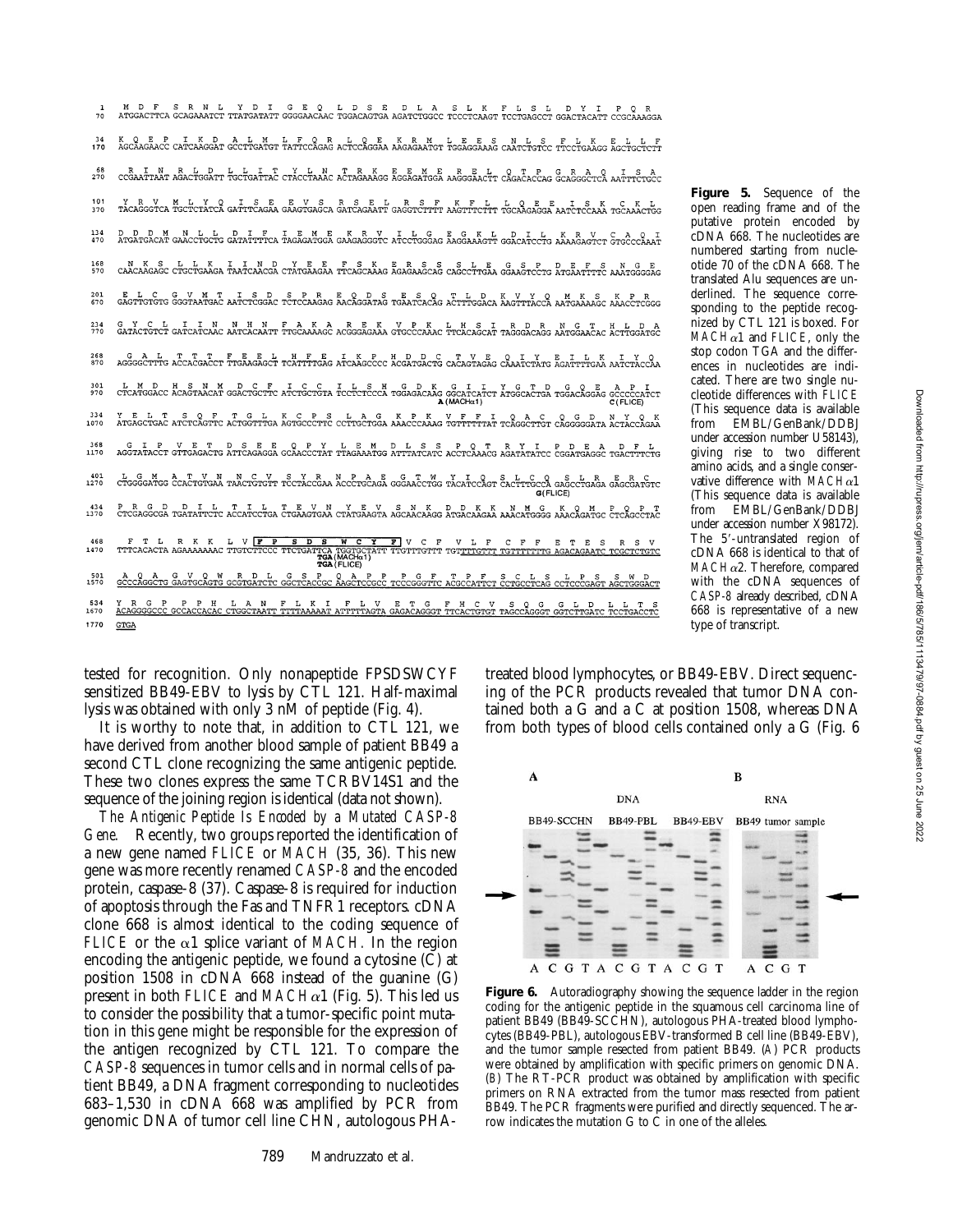

Figure 7. Triggering of apoptosis in cells transiently transfected with cDNA 668 or the equivalent wild-type sequence, cDNA 668-wt. 293- EBNA cells were transiently transfected by lipofectAMINE. Transfection marker b-galactosidase, inserted into expression vector pcDNA3, was cotransfected with expression vector pcDNAI/Amp either empty, containing cDNA 668, or containing cDNA 668-wt (wt for wild type). cDNA 668-wt was obtained by site-directed mutagenesis performed on cDNA 668, in which the TCA codon was replaced by stop codon TGA. The experiment was performed in triplicate in two different microplates. (*A*) After 18 h, cells were fixed in one plate and stained with X-gal. A total number of 300 blue cells were counted. The x-axis gives the percentage of blue apoptotic cells. (*B*) In the other plate, the extent of cell death was quantitate using an ELISA-based assay in which nucleosomes in the supernatant of the transfected cells are purified by a histone-specific antibody and detected photometrically with an anti-DNA antibody coupled to peroxidase.

*A*), proving that a point mutation had occurred in the tumor. The mutation was also found in the RNA of a frozen surgical sample of the tumor, excluding the possibility that it had arisen during cell culture (Fig. 6 *B*).

In cDNA 668, the point mutation changes the stop codon TGA into TCA, increasing the size of the encoded protein by 88 amino acids. This protein extension is almost entirely encoded by an Alu repetitive sequence. The antigenic peptide is encoded by the region surrounding the mutation. The last five amino acids are encoded by the extension of the reading frame caused by the mutation (see Fig. 5).

*Reduced Triggering of Apoptosis by the Mutated Caspase-8.* Apoptosis is triggered by transient transfection of *CASP-8*, in common with other genes involved in apoptosis (35, 36). This is presumably due to overexpression of the protein. To examine whether the mutation in cDNA 668 affected the ability of caspase-8 to induce apoptosis, 293-EBNA cells were transiently transfected with the  $\beta$ -galactosidase coding sequence, as a transfection marker, and cDNA 668. As a positive control, we used a cDNA clone obtained by sitedirected mutagenesis of cDNA clone 668, clone 668-wt (wt for wild type), in which the mutated codon TCA is replaced by the wild-type stop codon TGA. 18 h after transfection, the cells were stained for  $\beta$ -galactosidase activity and the morphological changes were observed among the blue transfected cells. The majority of cells cotransfected with clone 668-wt displayed a rounded and condensed shape, typical of cells undergoing apoptosis. In three different experiments, the proportion of blue apoptotic cells ranged from 60–76%. Upon transfection with cDNA 668, this percentage ranged from 14–20%. A typical experiment is shown in Fig. 7 *A.* Compared with the equivalent wildtype sequence, the transfection of cDNA 668 in all experiments was 3.3 to 5.6 times less efficient in triggering apoptosis. We also used an ELISA-based assay to estimate the level of nucleosomal DNA fragments in cells undergoing apoptosis. The amount of nucleosomes in the supernatant of the transfected cells paralleled the percentage of blue apoptotic cells (Fig. 7 *B*).

## **Discussion**

The tumor antigen described here is encoded by a mutated *CASP-8* gene, which codes for protein caspase-8, a key component in the pathway of Fas and TNFR1 induced apoptosis (35, 36). Activation of Fas recruits FADD, the Fas-associated death domain protein, which in turn binds and activates caspase-8 (35, 36, 38, 39). Similarly, TNFR1 recruits TRADD, the TNFR1-associated death domain protein (40). TRADD subsequently acts as an adaptor protein to recruit FADD, which, in a manner that remains to be determined, binds and activates caspase-8. It is believed that the activated caspase-8 activates other caspases, thereby leading to apoptosis.

Caspases are proteases that bear a cysteine in their active site and cleave after an aspartic acid (37). They are synthesized as inactive proenzymes that are cleaved at specific aspartate residues to form active subunits. In the case of caspase-1, the  $NH_2$ -terminal prodomain is removed and the other part of the protein is cleaved into a p20 and a p10 subunit. These subunits form heterodimers and their crystal structure has revealed that the mature, active form of caspase-1 is a tetramer composed of two heterodimers (41). Caspase-8 can be cleaved in vitro by granzyme B into an active form containing p20 and p10 subunits (35).

The tumor cells of patient BB49 express both a normal and a mutated allele of *CASP-8.* The mutated allele codes for a protein with 88 extra residues at the COOH-terminus. Therefore, instead of producing a p10 subunit with 105 amino acids, this altered protein ought to produce a p19 subunit of 193 amino acids. Assuming that caspase-8 adopts a conformation similar to the p20/p10 tetramer of caspase-1, the mutation may decrease the activity of the enzyme because the active tetramer cannot be assembled with the abnormal p19 subunits. Moreover, the p19 subunit may impede the folding of the tetramers containing subunits of the normal caspase-8, thereby resulting in a partially dominant effect.

We have tried to obtain evidence that the *CASP-8* mutation effectively impairs the signaling leading to apoptosis after Fas ligation. When incubated with an anti-Fas antibody, two EBV-transformed B cell lines and the Jurkat cell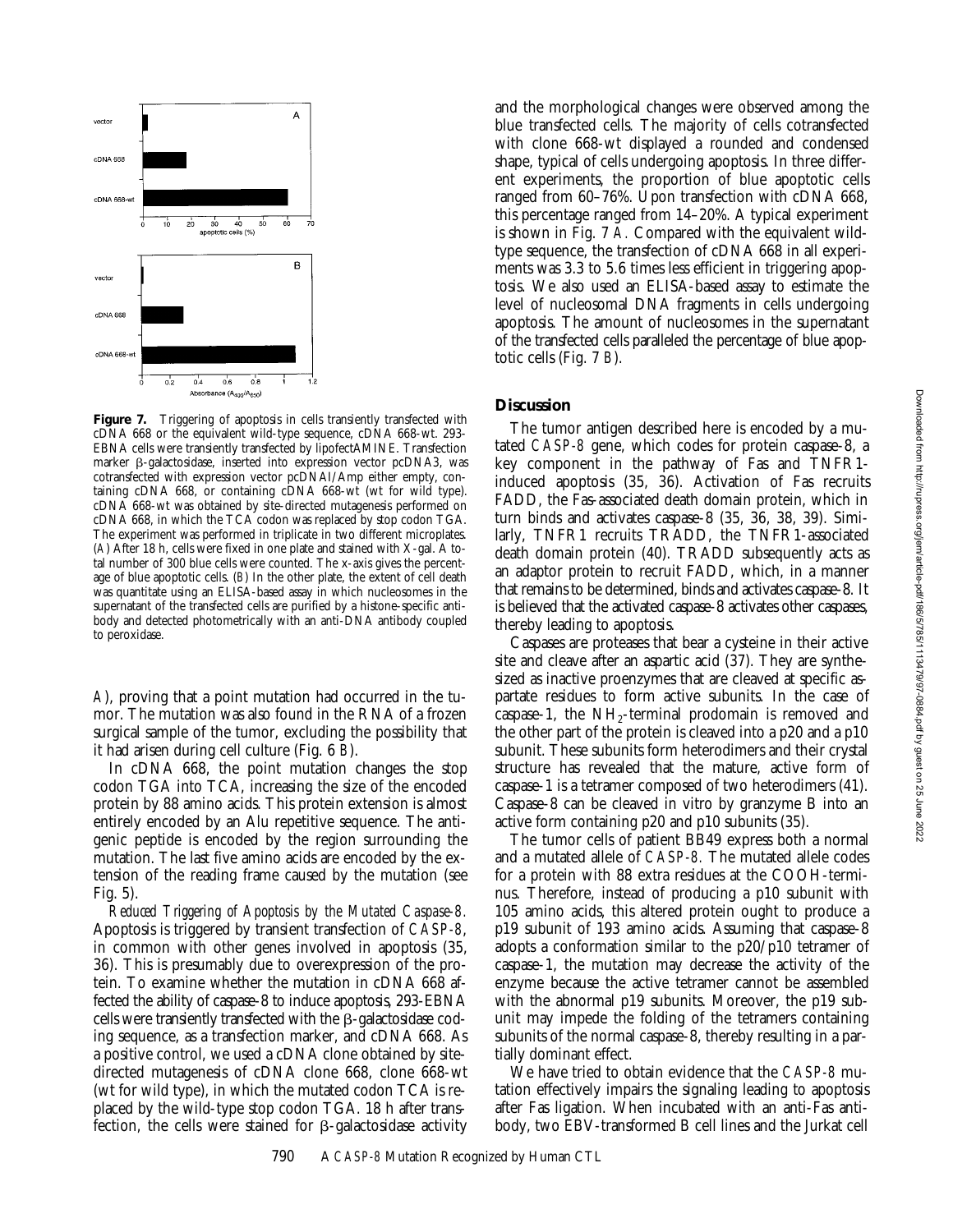line died, as expected. In contrast, the CHN cells did not die, as expected if the mutation impairs apoptosis (data not shown). However, this evidence is not conclusive, because the CHN cells express a lower level of Fas than the EBV-B cells and the Jurkat cells, and we observed that another cell line, expressing the same low level of Fas but not the *CASP-8* mutation, did not undergo apoptosis upon treatment with an anti-Fas antibody.

More conclusive evidence for the impairment of the function of the altered caspase-8 was obtained when the mutated *CASP-8* gene was transiently transfected in 293- EBNA cells: its ability to trigger apoptosis was reduced relative to the normal caspase-8 but not abolished. This reduction may be more profound in the tumor cells of patient BB49 than in the transient transfectants. Indeed, in the latter, the reduced effectiveness of the altered protein may be partially compensated by a significant overexpression.

Impaired triggering of apoptosis induced by Fas ligand (FasL) or TNF may provide tumor cells with increased resistance to killing by the immune cells. Clearly, the fact that CHN tumor cells were lysed by CTL 121 indicates that they were not completely protected against an immune attack. This is not surprising, because CTL are known to mediate cytotoxicity not only via Fas but also via a perforin/granzyme-based pathway (42–44). The latter mechanism may not require signaling through caspase-8, because granzyme B is capable of activating other caspases by itself (45, 46). On the other hand, cytolytic T cells are not the only cells that express FasL. Neutrophils, which express both membrane-bound and soluble FasL, have been shown to infiltrate tumors and they may kill tumor cells through Fas (47).

The possibility cannot be excluded that other unknown signals leading to apoptosis are also transduced through caspase-8 and that a partial or complete failure to transmit these signals may have offered a selective advantage to the tumor cells of patient BB49. In this regard, another death domain–containing receptor, named DR3, has recently been identified (48). DR3 is related to TNFR1 and Fas, its intracellular signal is transmitted through caspase-8, and its ligand is still unknown.

Using PCR, we screened 150 tumor samples for the presence of a mutation in the stop codon of *CASP-8.* None was found, suggesting at first that this mutation does

not have a very important selective value for tumors. However, it is likely that the mutation in the stop codon is not the only one to be deleterious to the activity of caspase-8. Mutations in other critical parts of the protein, such as the different cleavage sites, the catalytic site, or the domain that interacts with FADD, may be observed in other tumors.

Several tumor antigens recognized on melanoma by autologous CTL also result from point mutations, such as those found in *MUM-1*, cyclin-dependent kinase 4 (CDK4), and  $\beta$ -catenin (8, 10, 11). The CDK4 and  $\beta$ -catenin mutations have been found in different patients and are clearly both antigenic and oncogenic (10, 49). The CDK4 mutation prevents the protein from binding to its inhibitor, p16. This appears to alter the regulation of the cell cycle, favoring uncontrolled growth of the tumor cells. The  $\beta$ -catenin mutation results in stabilization of the protein, with high levels of free  $\beta$ -catenin driving formation of complexes with transcription factors such as Lef-1. Constitutive  $\beta$ -catenin–Lef-1 complexes may result in persistent transactivation of as yet unidentified target genes, thereby stimulating cell proliferation or inhibiting apoptosis (50). Our results suggest that the *CASP-8* mutation may also be oncogenic. It seems likely that other antigens resulting from mutations will be identified with CTL. Some of these mutations may be oncogenic. If the coding genes are unknown, it may well be worth studying their function.

The point mutations of  $MUM-1$ , CDK4, and  $\beta$ -catenin change one amino acid and this single substitution generates the antigenic peptide. *CASP-8* is interesting in this respect because the last five amino acids of the antigenic peptide recognized by CTL clone 121 are encoded by an extension of the reading frame. The altered caspase-8 comprises 88 extra amino acids that could contain several epitopes presented to other CTL by various HLA molecules.

After the identification of the first tumor antigens recognized by CTL on melanoma cells, concern was expressed that tumors of other histological types may be less likely to express such antigens. The results obtained with renal carcinoma (7, 9) and those reported here for a head and neck carcinoma suggest, however, that there is no fundamental difference in this respect between melanoma and other tumors.

We gratefully acknowledge the excellent assistance of Mrs C. Wildmann. We are grateful to Dr. S.Y. Yang for her invaluable assistance in HLA typing of patient BB49, and to Dr. S. Nagata for the gift of plasmid pEFBOS.

Address correspondence to Pierre van der Bruggen, 74 avenue Hippocrate, B-1200 Bruxelles, Belgium. Phone: 32-2-764-74-31; FAX: 32-2-762-94-05; E-mail: vanderbruggen@licr.ucl.ac.be

*Received for publication 23 May 1997.*

791 Mandruzzato et al.

S. Mandruzzato was supported by the Associazione Italiana per la Ricerca sul Cancro (AIRC), Italy and by a postdoctoral fellowship from the Training and Mobility of the Researchers program of the European Commission. This work was partially supported by the Belgian program on Interuniversity Poles of Attraction initiated by the Belgian State, Prime Minister's Office, Office for Science, Technology and Culture, by CGER-Assurances (Belgium), and by BIOMED, a European Community program for Research and Technological Development.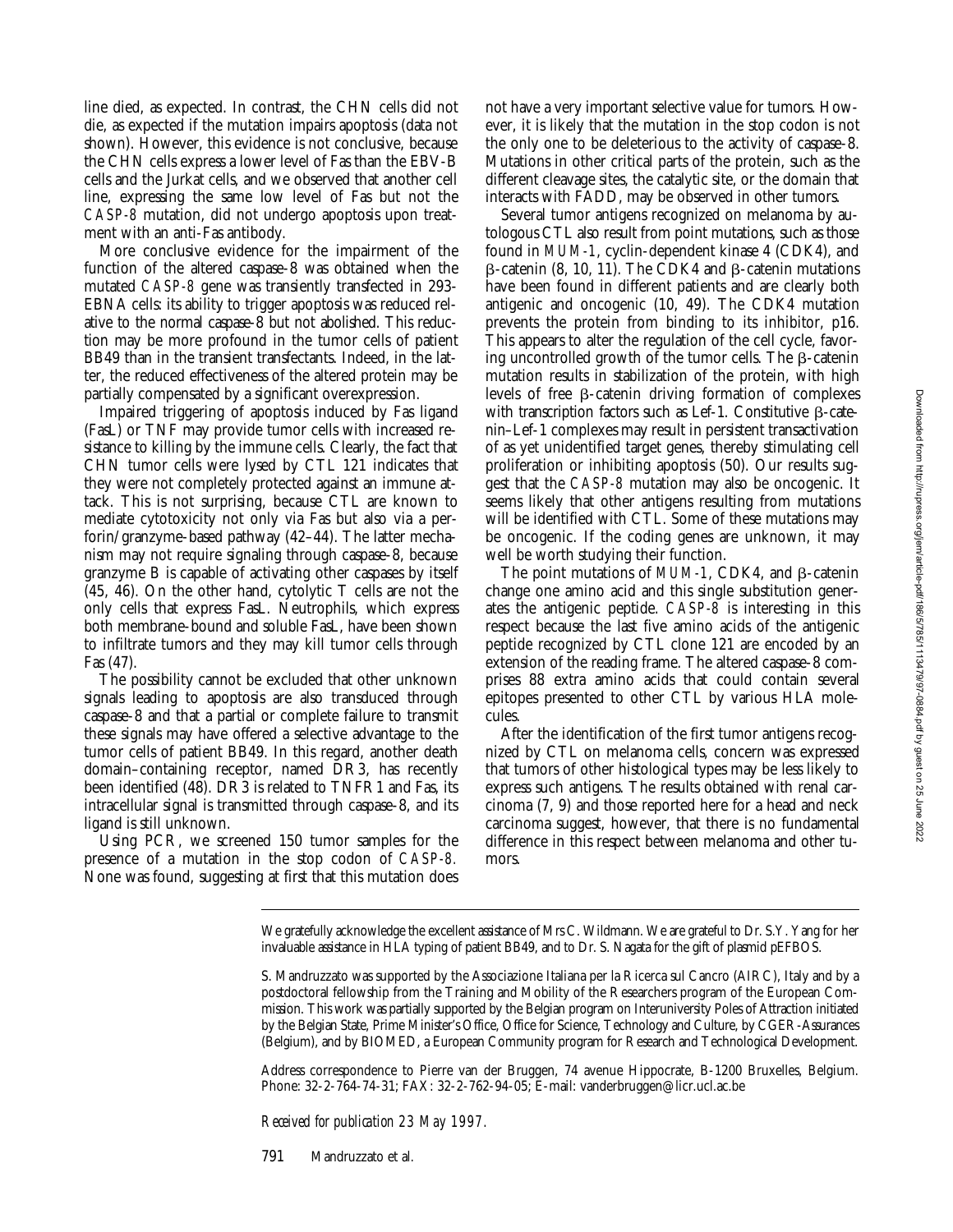## **References**

- 1. De Plaen, E., C. Lurquin, A. Van Pel, B. Mariamé, J.-P. Szikora, T. Wölfel, C. Sibille, P. Chomez, and T. Boon. 1988. Immunogenic (tum<sup>-</sup>) variants of mouse tumor P815: cloning of the gene of tum<sup>-</sup> antigen P91A and identification of the tum<sup>2</sup> mutation. *Proc. Natl. Acad. Sci. USA.* 85:2274–2278.
- 2. Lurquin, C., A. Van Pel, B. Mariamé, E. De Plaen, J.-P. Szikora, C. Janssens, M. Reddehase, J. Lejeune, and T. Boon. 1989. Structure of the gene coding for  $tum$  transplantation antigen P91A. A peptide encoded by the mutated exon is recognized with Ld by cytolytic T cells. *Cell.* 58:293–303.
- 3. Van den Eynde, B., B. Lethé, A. Van Pel, E. De Plaen, and T. Boon. 1991. The gene coding for a major tumor rejection antigen of tumor P815 is identical to the normal gene of syngeneic DBA/2 mice. *J. Exp. Med.* 173:1373–1384.
- 4. Mandelboim, O., G. Berke, M. Fridkin, M. Feldman, M. Eisenstein, and L. Eisenbach. 1994. CTL induction by a tumour-associated antigen octapeptide derived from a murine lung carcinoma. *Nature (Lond.).* 369:67–71.
- 5. Monach, P.A., S.C. Meredith, C.T. Siegel, and H. Schreiber. 1995. A unique tumor antigen produced by a single amino acid substitution. *Immunity.* 2:45–59.
- 6. Van den Eynde, B., and V.G. Brichard. 1995. New tumor antigens recognized by T cells. *Curr. Opin. Biol.* 7:674–681.
- 7. Gaugler, B., N. Brouwenstijn, V. Vantomme, J.-P. Szikora, C.W. Van der Spek, J.-J. Patard, T. Boon, P. Schrier, and B.J. Van den Eynde. 1996. A new gene coding for an antigen recognized by autologous cytolytic T lymphocytes on a human renal carcinoma. *Immunogenetics.* 44:323–330.
- 8. Coulie, P.G., F. Lehmann, B. Lethé, J. Herman, C. Lurquin, M. Andrawiss, and T. Boon. 1995. A mutated intron sequence codes for an antigenic peptide recognized by cytolytic T lymphocytes on a human melanoma. *Proc. Natl. Acad. Sci. USA.* 92:7976–7980.
- 9. Brändle, D., F. Brasseur, P. Weynants, T. Boon, and B. Van den Eynde. 1996. A mutated HLA-A2 molecule recognized by autologous cytotoxic T lymphocytes on a human renal cell carcinoma. *J. Exp. Med.* 183:2501–2508.
- 10. Wölfel, T., M. Hauer, J. Schneider, M. Serrano, C. Wölfel, E. Klehmann-Hieb, E. De Plaen, T. Hankeln, K.-H. Meyer zum Büschenfelde, and D. Beach. 1995. A p16INK4a-insensitive CDK4 mutant targeted by cytolytic T lymphocytes in a human melanoma. *Science (Wash. DC).* 269:1281–1284.
- 11. Robbins, P.F., M. El-Gamil, Y.F. Li, Y. Kawakami, D. Loftus, E. Appella, and S.A. Rosenberg. 1996. A mutated  $\beta$ -catenin gene encodes a melanoma-specific antigen recognized by tumor infiltrating lymphocytes. *J. Exp. Med.* 183:1185–1192.
- 12. Brichard, V., A. Van Pel, T. Wölfel, C. Wölfel, E. De Plaen, B. Lethé, P. Coulie, and T. Boon. 1993. The tyrosinase gene codes for an antigen recognized by autologous cytolytic T lymphocytes on HLA-A2 melanomas. *J. Exp. Med.* 178:489– 495.
- 13. Robbins, P.F., and Y. Kawakami. 1996. Human tumor antigens recognized by T cells. *Curr. Opin. Immunol.* 8:628–636.
- 14. Caignard, A., P.Y. Dietrich, V. Morand, A. Lim, C. Pannetier, A.M. Leridant, T. Hercend, J. Even, P. Kourilsky, and F. Triebel. 1994. Evidence for T-cell clonal expansion in a patient with squamous cell carcinoma of the head and neck. *Cancer Res.* 54:1292–1297.
- 15. Hald, J., N. Rasmussen, and M.H. Claesson. 1994. In vivo infiltration of mononuclear cells in squamous cell carcinoma of the head and neck correlates with ability to expand tumour-infiltrating T cells in vitro and with the expression of

MHC class I antigens on tumour cells. *Cancer Immunol. Immunother.* 39:383–390.

- 16. Yasumura, S., E. Weidmann, H. Hirabayashi, J.T. Johnson, R.B. Herberman, and T.L. Whiteside. 1994. HLA restriction and T-cell-receptor  $V\beta$  gene expression of cytotoxic T lymphocytes reactive with human squamous-cell carcinoma of the head and neck. *Int. J. Cancer* 57:297–305.
- 17. Chikamatsu, K., M. Eura, K. Nakano, K. Masuyama, and T. Ishikawa. 1995. Functional and T cell receptor gene usage analysis of cytotoxic T lymphocytes in fresh tumor-infiltrating lymphocytes from human head and neck cancer. *Jpn. J. Cancer Res.* 86:477–483.
- 18. Hald, J., N. Rasmussen, and M.H. Claesson. 1995. Tumourinfiltrating lymphocytes mediate lysis of autologous squamous cell carcinomas of the head and neck. *Cancer Immunol. Immunther.* 41:243–250.
- 19. Mizushima, S., and S. Nagata. 1990. pEF-BOS, a powerful mammalian expression vector. *Nucleic Acids Res.* 18:5322.
- 20. Gazdar, A.F., and H.K. Oie. 1986. Growth of cell lines and clinical specimens of human non-small cell lung cancer in a serum-free defined medium. *Cancer Res.* 46:6011–6012.
- 21. Vassart, G., M. Georges, R. Monsieur, H. Brocas, A.S. Lequarre, and D. Christophe. 1987. A sequence in M13 phage detects hypervariable minisatellites in human and animal DNA. *Science (Wash. DC).* 235:683–684.
- 22. Boon, T., J. Van Snick, A. Van Pel, C. Uyttenhove, and M. Marchand. 1980. Immunogenic variants obtained by mutagenesis of mouse mastocytoma P815. II. T lymphocyte– mediated cytolysis. *J. Exp. Med.* 152:1184–1193.
- 23. Espevik, T., and J. Nissen-Meyer. 1986. A highly sensitive cell line, WEHI 164 clone 13, for measuring cytotoxic factor/tumor necrosis factor from human monocytes. *J. Immunol. Meth.* 95:99–105.
- 24. Hansen, M.B., S.E. Nielsen, and K. Berg. 1989. Re-examination and further development of a precise and rapid dye method for measuring cell growth/cell kill. *J. Immunol. Meth.* 119:203–210.
- 25. Traversari, C., P. van der Bruggen, B. Van den Eynde, P. Hainaut, C. Lemoine, N. Ohta, L. Old, and T. Boon. 1992b*.* Transfection and expression of a gene coding for a human melanoma antigen recognized by autologous cytolytic T lymphocytes. *Immunogenetics.* 35:145–152.
- 26. Seed, B., and A. Aruffo. 1987. Molecular cloning of the CD2 antigen, the T-cell erythrocyte receptor, by a rapid immunoselection procedure. *Proc. Natl. Acad. Sci. USA.* 84:3365– 3369.
- 27. Coulie, P.G., V. Brichard, A. Van Pel, T. Wölfel, J. Schneider, C. Traversari, S. Mattei, E. De Plaen, C. Lurquin, J.-P. Szikora, J.-C. Renauld, and T. Boon. 1994. A new gene coding for a differentiation antigen recognized by autologous cytolytic T lymphocytes on HLA-A2 melanomas. *J. Exp. Med.* 180:35–42.
- 28. van der Bruggen, P., J.-P. Szikora, P. Boël, C. Wildmann, M. Somville, M. Sensi, and T. Boon. 1994. Autologous cytolytic T lymphocytes recognize a MAGE-1 nonapeptide on melanomas expressing HLA-Cw\*1601. *Eur. J. Immunol.* 24: 2134–2140.
- 29. Boël, P., C. Wildmann, M.-L. Sensi, R. Brasseur, J.-C. Renauld, P. Coulie, T. Boon, and P. van der Bruggen. 1995. BAGE, a new gene encoding an antigen recognized on human melanomas by cytolytic T lymphocytes. *Immunity.* 2: 167–175.